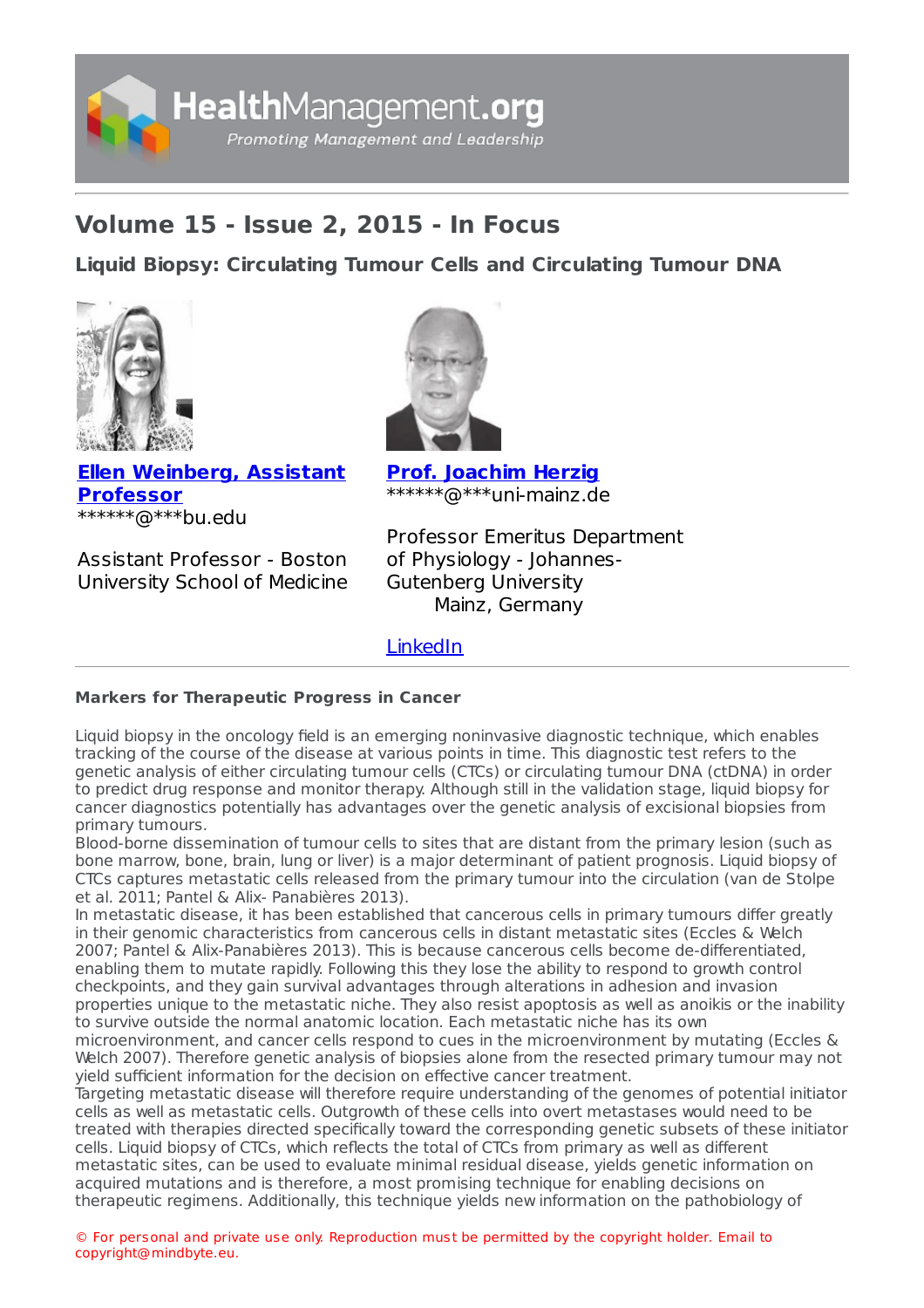therapeutic regimens. Additionally, this technique yields new information on the pathobiology of metastases and guides the development of novel therapeutics, all of which will inevitably improve clinical management of metastatic disease (Murtaza et al. 2013).

Since CTCs in the peripheral blood are both rare and genetically heterogeneous, great efforts are underway to improve and standardise isolation and characterisation techniques (van de Stolpe et al. 2011; Alix-Panabières et al. 2012). CTCs are isolated based on physical properties, including size, deformity and electric charge as well as biological properties, including positive selection for the cell surface marker, EpCAM (epithelial cell adhesion molecule) and negative selection for CD45 to exclude leukocytes using conjugated magnetic beads isolation techniques. As discussed in van de Stolpe et al. 2011 and Alix- Panabieres et al. 2012, CTCs do not always "obey" the current definition of CTCs, and other markers of CTCs are also under investigation, including stem cell markers and markers of epithelialmesenchymal transition (EMT). Assays that target specific cancer mRNAs are also being evaluated for isolation of CTCs for downstream molecular and genetic analysis.

Even in the absence of disseminated disease (metastases) decisions regarding tumour therapy are greatly complicated by marked genetic heterogeneity of tumour tissues. Genotyping of individual tumour biopsies, therefore, often does not allow for a general decision on effective clinical treatment. Furthermore, surgically-obtained biopsies are invasive, often pose anatomical limitations, and repetitive biopsies for monitoring response to therapy are unfeasible. Dynamic genetic changes also occur during tumour progression and the development of drug resistance.

The development of liquid biopsy of blood samples for ctDNA has been greatly aided by improvements in DNA sequencing, PCR-based digital approaches and genomics techniques. All apoptotic and necrotic cells release cell-free DNA into the bloodstream, but since cancerous cells have higher cellular turnover than most normal cell types, circulating cell-free DNA is increased in cancer.

As described by Diaz and Bardelli (2014), current efforts in the development of ctDNA liquid biopsy are towards improving the ability to discriminate ctDNA from normal cell-free DNA. Mutations are present in ctDNA and not in the DNA of normal cells, and liquid biopsy of ctDNA is being designed to specifically detect point mutations in multiple genes of interest. This technique would allow for better characterisation of mutations that arise in cancer cells in response to treatment during development of metastases and development of drug resistance (Murtaza et al. 2013; Dawson et al. 2013). Additional genetic alterations that can be determined in ctDNA are epigenetic alterations, microRNAs and loss of heterozygosity (Schwarzenbach et al., 2013). As with liquid biopsy of CTCs, liquid biopsy of ctDNA reflects the ctDNA from the primary tumour site as well as all metastatic niches. Since the half-life of ctDNA is two hours or less, liquid biopsy of ctDNA can provide rapid, real-time and repetitive assessment of the effectiveness of treatment.

The development of drug resistance is currently inevitable with single-targeted therapy. In a recent study, Diaz et al. used ctDNA liquid biopsy to monitor the emergence of drug-resistant clones during the course of treatment with panitumumab, an anti-EGRF therapy for colorectal cancer (Diaz et al. 2012). Colorectal tumours initially lacking KRAS mutations (wild type for KRAS) initially responded to targeted therapy with EGRF blockade, but resistance to the treatment developed in parallel with the appearance of KRAS mutations in the sera detected using ctDNA liquid biopsy. Using mathematical modelling approaches, the researchers came to the conclusion that mutation-harbouring clones were present at low levels prior to initiation of treatment. During treatment, wild type cells were killed allowing the expansion of mutation-bearing cells. This study using serial ctDNA liquid biopsies provided a profound insight into molecular and genetic evolution of the development of drug resistance: "The time to recurrence is simply the interval required for the subclone to repopulate the lesion". Combination therapy targeting multiple mutations will allow the remission period to last longer.

A study by Murtaza et al. also used liquid biopsy of ctDNA to study acquired resistance to cancer therapy (Murtaza et al. 2013). They used exome sequencing of serial plasma samples from patients with advanced breast, ovarian and lung cancersto track, over the period of two years, the evolution of genetic changes in metastatic cancers in response to therapy, findings that validate the liquid biopsy ctDNA technique.

It is likely that a combination liquid biopsy using analyses of CTCs as well as ctDNA will emerge in clinical practice. This is discussed in a recent review (Pantel & Alix-Panabières 2013). Liquid biopsy of CTCs and ctDNA will undoubtedly be developed to further define the wider range of mutations occurring in breast cancer compared to cancers such as colorectal and pancreatic cancers, which seem to have mutations in a more limited number of genes. Greater liquid biopsy development is needed for cancers existing behind the blood brain barrier, which shed little to no ctDNA into the bloodstream (reviewed in Siravegna and Bardelli). Unfortunately, these are the types of cancers from which surgical biopsies are difficult to obtain. Another point to consider is cancers in which metastases occur not through the blood-borne route but through lymphatics or across body cavities (as in ovarian carcinomas), between the endothelium and along neurons (as in pancreatic carcinomas) (Eccles & Welch, 2007). In these cases, liquid biopsy of ctDNA rather than CTCs may be more useful, because ctDNA is released into the bloodstream from all cells.